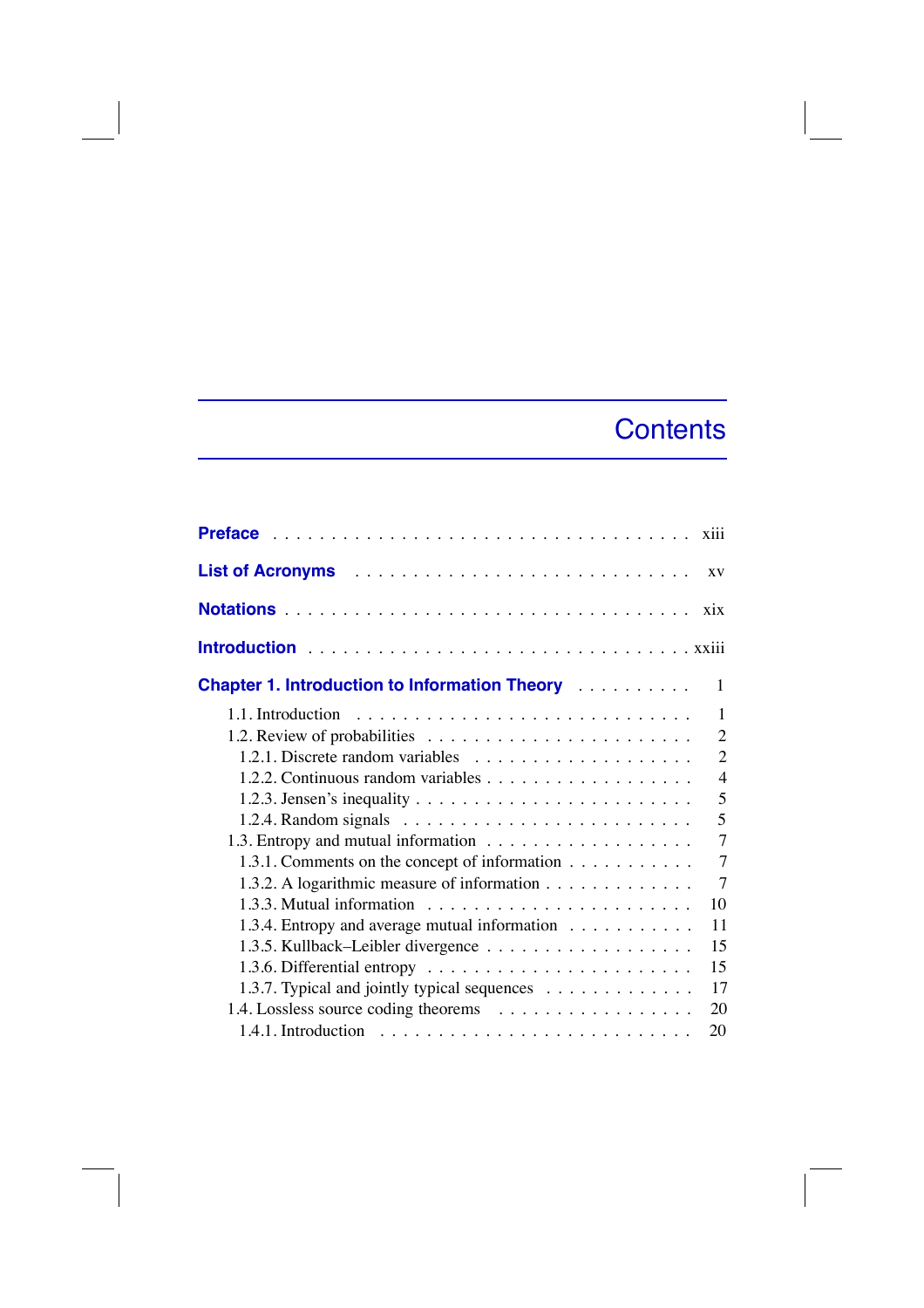| 1.4.2. Entropy and source redundancy                                                 | 20 |
|--------------------------------------------------------------------------------------|----|
| 1.4.3. Fundamental theorem of source coding                                          | 22 |
|                                                                                      | 23 |
| 1.5. Theorem for lossy source coding                                                 | 30 |
| 1.5.1. Introduction $\ldots \ldots \ldots \ldots \ldots \ldots \ldots \ldots \ldots$ | 30 |
|                                                                                      | 30 |
| 1.5.3. Lossly source coding theorem                                                  | 31 |
|                                                                                      | 34 |
|                                                                                      | 34 |
| 1.6.2. Discrete channels without memory                                              | 36 |
|                                                                                      | 38 |
| 1.6.4. Additive white Gaussian noise channel                                         | 38 |
| 1.7. Capacity of a transmission channel                                              | 40 |
|                                                                                      | 40 |
| 1.7.2. Capacity of a transmission channel                                            | 40 |
| 1.7.3. Fundamental theorem of channel coding                                         | 42 |
| 1.7.4. Capacity of the binary symmetric channel                                      | 43 |
|                                                                                      | 45 |
| 1.7.6. Capacity of additive white Gaussian noise channel                             | 46 |
|                                                                                      | 49 |
|                                                                                      | 54 |
| 1.8.1. Exercise 1: calculation of the entropy for a                                  |    |
|                                                                                      | 54 |
| 1.8.2. Exercise 2: computation of the mutual                                         |    |
|                                                                                      | 55 |
| 1.8.3. Exercise 3: capacity of the additive white                                    |    |
|                                                                                      | 55 |
| 1.8.4. Exercise 4: binary symmetric channel                                          | 55 |
|                                                                                      | 56 |
|                                                                                      | 56 |
| Chapter 2. Source Coding                                                             | 57 |
|                                                                                      | 57 |
| 2.2. Algorithms for lossless source coding                                           | 58 |
|                                                                                      | 58 |
|                                                                                      | 58 |
| 2.2.3. Evaluation of the entropy of a written text $\dots \dots \dots$               | 60 |
|                                                                                      | 63 |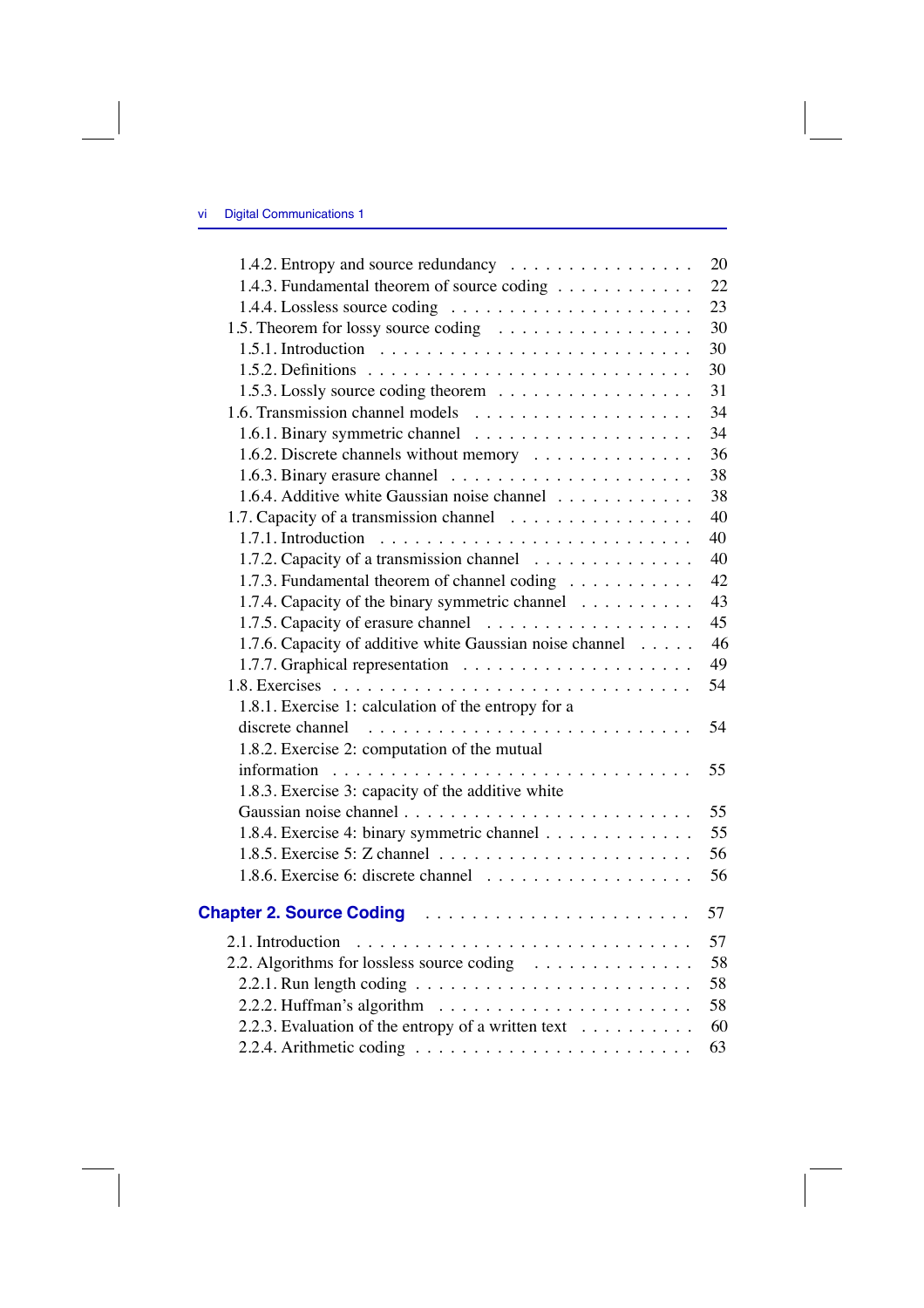|                                                                                      | 65  |
|--------------------------------------------------------------------------------------|-----|
| 2.2.6. Lempel-Ziv-Welch (LZW) algorithm                                              | 67  |
|                                                                                      | 69  |
| 2.3.1. Review of the sampling theorem                                                | 69  |
|                                                                                      | 70  |
|                                                                                      | 78  |
|                                                                                      | 81  |
|                                                                                      | 86  |
| 2.4. Coding techniques for analog sources with memory                                | 87  |
| 2.4.1. Introduction $\ldots \ldots \ldots \ldots \ldots \ldots \ldots \ldots \ldots$ | 87  |
|                                                                                      | 88  |
|                                                                                      | 91  |
|                                                                                      | 96  |
|                                                                                      | 99  |
| 2.5. Application to the image and sound compression                                  | 101 |
| 2.5.1. Application to the still image compression                                    | 101 |
|                                                                                      | 102 |
| 2.5.3. Application to audio compression                                              | 109 |
|                                                                                      | 116 |
| 2.6.1. Exercise 1: entropy and Huffman's coding                                      | 116 |
| 2.6.2. Exercise 2: entropy and Huffman's coding for a                                |     |
|                                                                                      |     |
| 2.6.3. Exercise 3: LZ78 encoding and decoding  116                                   |     |
| 2.6.4. Exercise 4: scalar quantization and                                           |     |
| Huffman's coding                                                                     |     |
| 2.6.5. Exercise 5: scalar quantization and distortion 117                            |     |
| 2.6.6. Exercise 6: DPCM coding and decoding                                          | 118 |
|                                                                                      | 121 |
| 3.1. Introduction                                                                    | 121 |
| 3.2. Finite fields                                                                   | 122 |
|                                                                                      | 122 |
|                                                                                      | 123 |
| 3.2.3. Irreducible and primitive polynomials                                         | 123 |
| 3.2.4. Finite field with $2^m$ elements                                              | 125 |
|                                                                                      | 127 |
|                                                                                      | 127 |
| 3.3.2. Minimum distance of a code $\dots \dots \dots \dots \dots \dots$              | 130 |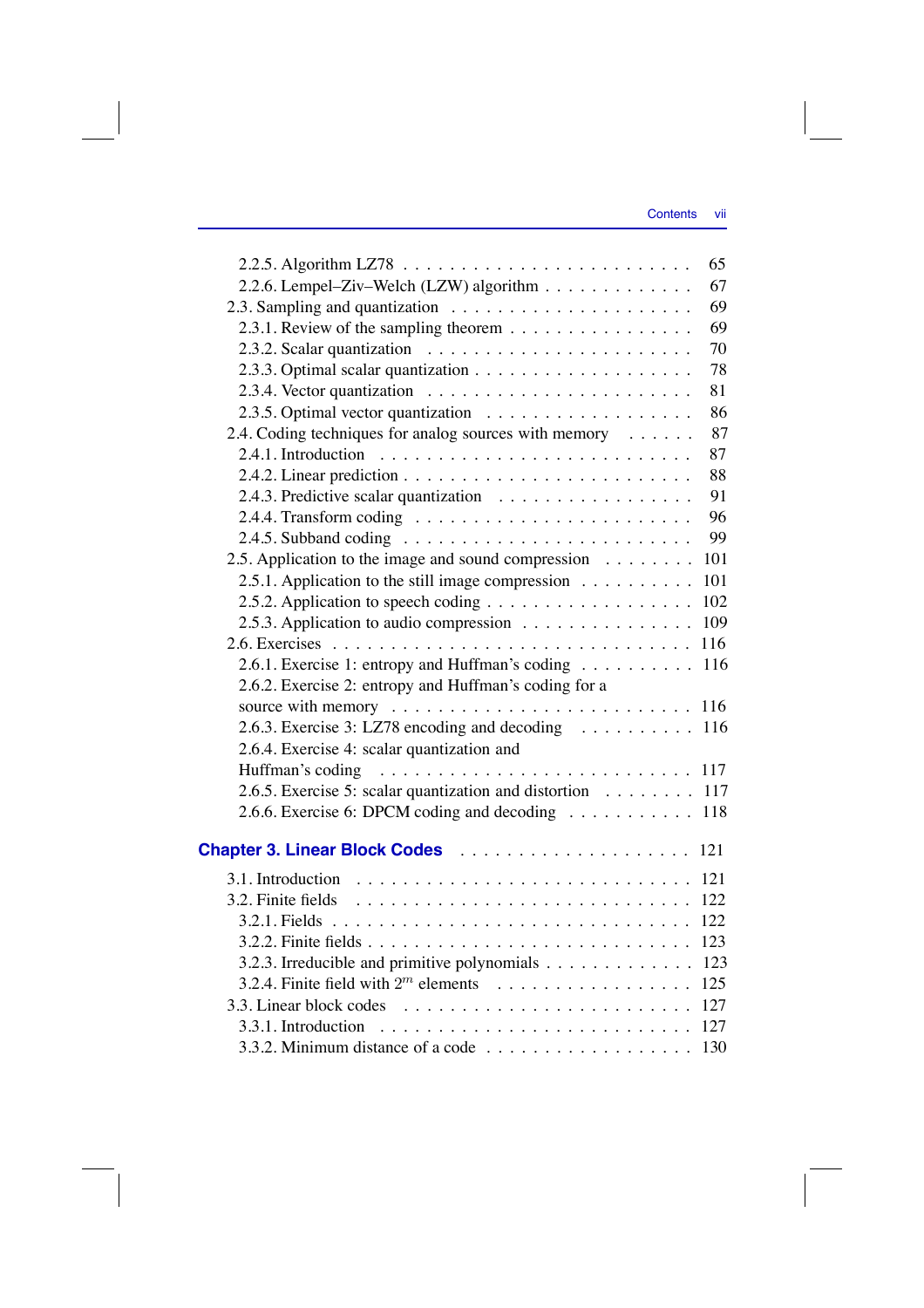|                                                                                     | 131 |
|-------------------------------------------------------------------------------------|-----|
|                                                                                     | 132 |
| 3.3.5. Error correction and error detection capabilities of                         |     |
|                                                                                     | 134 |
| 3.3.6. Bounds on the minimum distance of the linear                                 |     |
| $\begin{array}{cccccccccccccc} . & . & . & . & . & . & . & . & . & . \end{array}$   | 136 |
| 3.3.7. Bounds on the rate in the non-asymptotic regime                              | 138 |
|                                                                                     | 142 |
| 3.3.9. Graphical representations of binary linear                                   |     |
| block codes $\ldots \ldots \ldots \ldots \ldots \ldots \ldots \ldots \ldots \ldots$ | 146 |
| 3.4. Decoding of binary linear block codes                                          | 152 |
|                                                                                     | 152 |
|                                                                                     | 154 |
| 3.4.3. Hard input decoding of binary linear block codes                             | 157 |
| 3.4.4. Soft input decoding of binary linear block codes                             | 163 |
| 3.4.5. Erasure decoding of binary linear block codes                                | 166 |
| 3.5. Performances of linear block codes                                             | 172 |
| 3.5.1. Performances of linear block codes with hard                                 |     |
| input decoding $\ldots \ldots \ldots \ldots \ldots \ldots \ldots \ldots \ldots$     | 172 |
|                                                                                     | 173 |
| 3.5.3. Performances of linear block codes with soft                                 |     |
|                                                                                     | 175 |
|                                                                                     | 179 |
| 3.5.5. Performance comparison of hard and soft input                                |     |
|                                                                                     | 182 |
|                                                                                     | 182 |
|                                                                                     | 182 |
|                                                                                     | 185 |
| 3.6.3. Error detection using CRC and automatic repeat                               |     |
|                                                                                     | 189 |
|                                                                                     |     |
|                                                                                     | 198 |
|                                                                                     | 202 |
|                                                                                     | 213 |
|                                                                                     |     |
|                                                                                     |     |
|                                                                                     |     |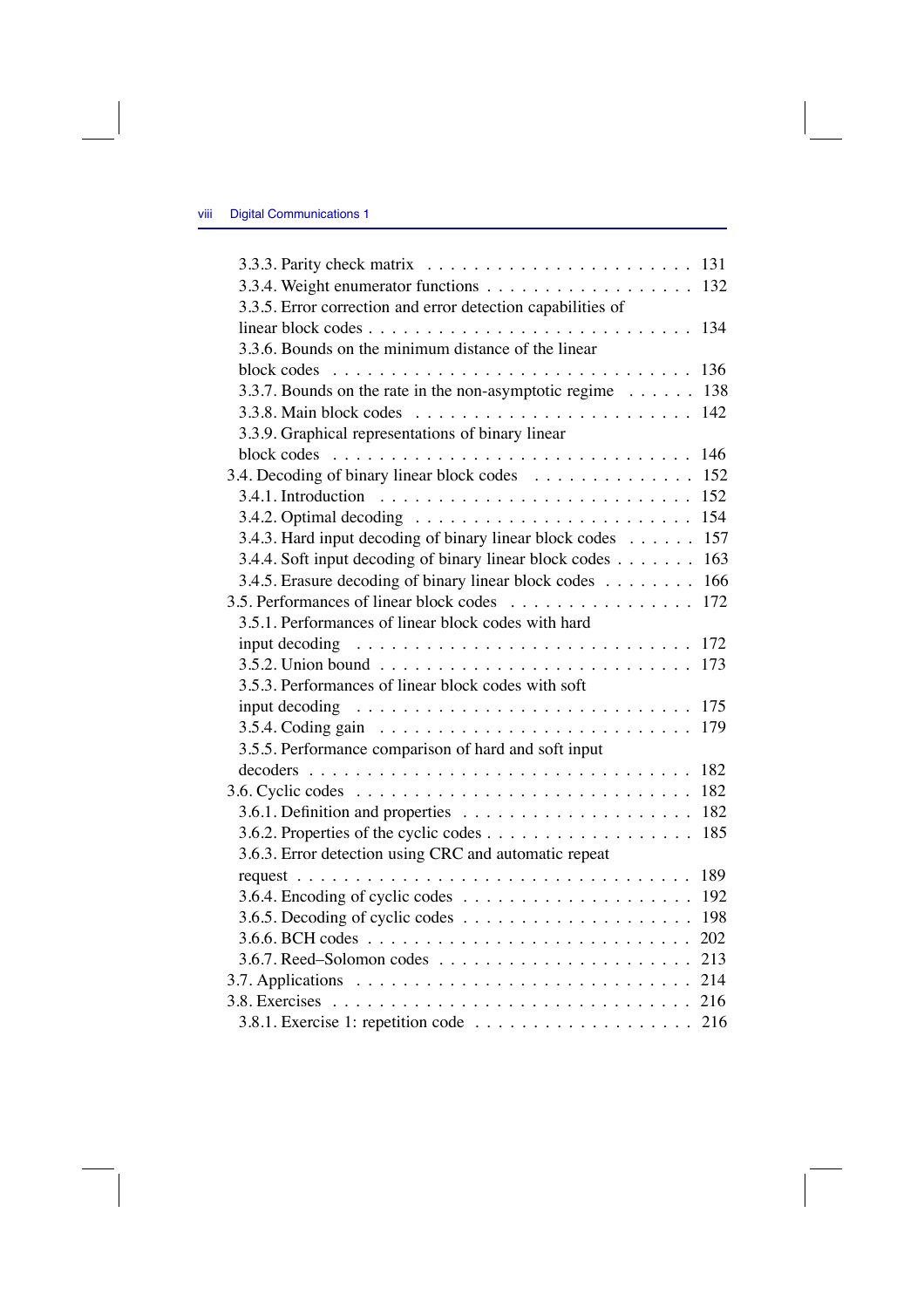| 3.8.2. Exercise 2: error probability on a binary symmetric       |  |
|------------------------------------------------------------------|--|
|                                                                  |  |
| 3.8.3. Exercise 3: re-emission strategy 217                      |  |
|                                                                  |  |
| 3.8.5. Exercise 5: linear block code (6,3) 218                   |  |
|                                                                  |  |
| 3.8.7. Exercise 7: Reed–Muller code (8,4) 219                    |  |
| 3.8.8. Exercise 8: hard trellis based decoding of block code 220 |  |
| 3.8.9. Exercise 9: soft trellis based decoding of block code 221 |  |
| 3.8.10. Exercise 10: soft input decoding 222                     |  |
| 3.8.11. Exercise 11: comparison of hard and soft decoding 223    |  |
| 3.8.12. Exercise 12: Hamming code 224                            |  |
|                                                                  |  |
| 3.8.14. Exercise 14: Hamming code 225                            |  |
| 3.8.15. Exercice 15: performance of Reed-Solomon                 |  |
|                                                                  |  |
|                                                                  |  |
| 3.8.17. Exercise 17: Reed-Solomon code 227                       |  |
|                                                                  |  |
| <b>Chapter 4. Convolutional Codes</b> 229                        |  |
|                                                                  |  |
| 4.2. Mathematical representations and hardware structures 229    |  |
|                                                                  |  |
| 4.2.2. Matrix representation of convolutional codes 235          |  |
| 4.3. Graphical representation of the convolutional codes 238     |  |
|                                                                  |  |
|                                                                  |  |
|                                                                  |  |
| 4.4. Free distance and transfer function of convolutional        |  |
|                                                                  |  |
| 4.5. Viterbi's algorithm for the decoding of convolutional       |  |
|                                                                  |  |
| 4.5.1. Complexity of the Viterbi decoder 248                     |  |
|                                                                  |  |
|                                                                  |  |